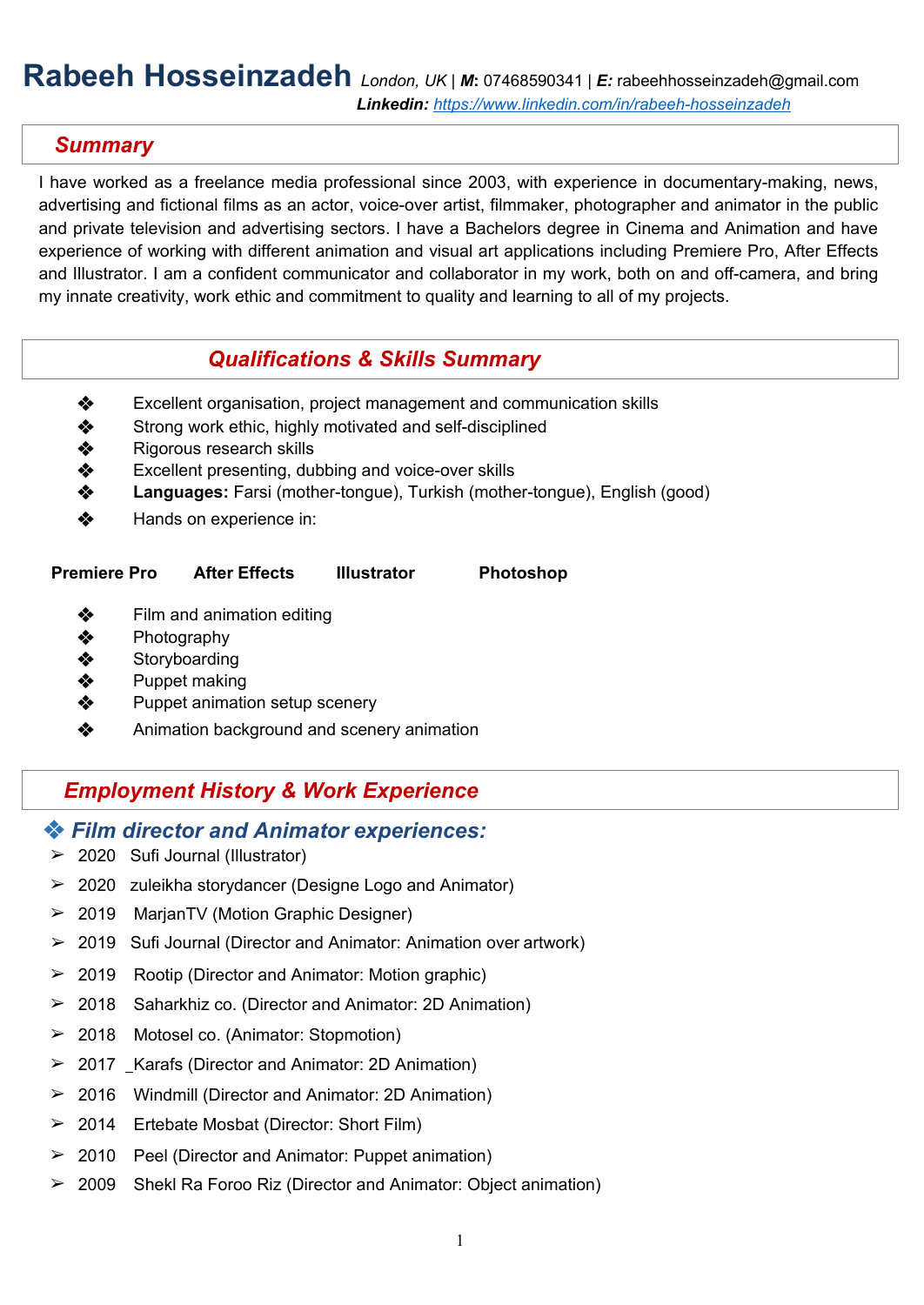# ❖ *Film Edit Assistance:*

- $> 2016$  Az Farsh ta Arsh (Director Hamid Bahramiyan)
- ➢ 2014 Cinema Hich Theatre Sefr (Director Mohammad Keyvandariyan)
- ➢ 2015-2016 Tamadonhaye Zendeh Begoor (Inca's Civilization in Peru Director Shahab Esfandiyari 17 Episode)
- ➢ 2009-2014 Yek Shahr Yek Ziyafat (Art Director Jamshid Ebrazi 120 Episode IRIB Isfahan Live)
- ➢ 2013 Taro Pood (Director Ehsan Ratebi 5 Episode IRIB Isfahan channel)
- ➢ 2012 Pishgamane Fanavari (Director Jamshid Ebrazi 12 Episode)
- ➢ 2011 DasthayeTalaee (Director Jamshid Ebrazi 12 Episode)
- ➢ 2006 Honare Dastan (Director Jamshid Ebrazi 9 Episode)

## ❖ *Graphic Design and Logo Motion Graphic:*

- ➢ 2017 StarTex (Online Broadcasting)
- ➢ 2016 TweeTek (Online Broadcasting)
- ➢ 2016 Sedna Co (Company Documentary)
- ➢ 2015-2016 Tamadonhaye Zendeh Begoor (Inca's Civilization in Peru Director Shahab Esfandiyari 17 Episode)
- ➢ 2014 Taro Pood (Director Ehsan Ratebi 5 Episode IRIB Isfahan channel)
- ➢ 2012 Pishgamane Fanavar (Director Jamshid Ebrazi 12 Episode)

# *Dubbing, Voiceover and Acting experiences*

- ➢ **2008-2017** I have been doing The Dubbing and Voiceover Since 2008 I have plenty of experiences in this subject and still learning
- ➢ **2003** Naghshe Jahan ( Director: Fereydoon Khosravi TV Series, Esfahan IRIB, Channel 2 IRIB)

#### *Education*

❖ **2009-2013** Bachelor Degree of Cinema and Animation University of Applied Science and Technology (Tehran/Iran)